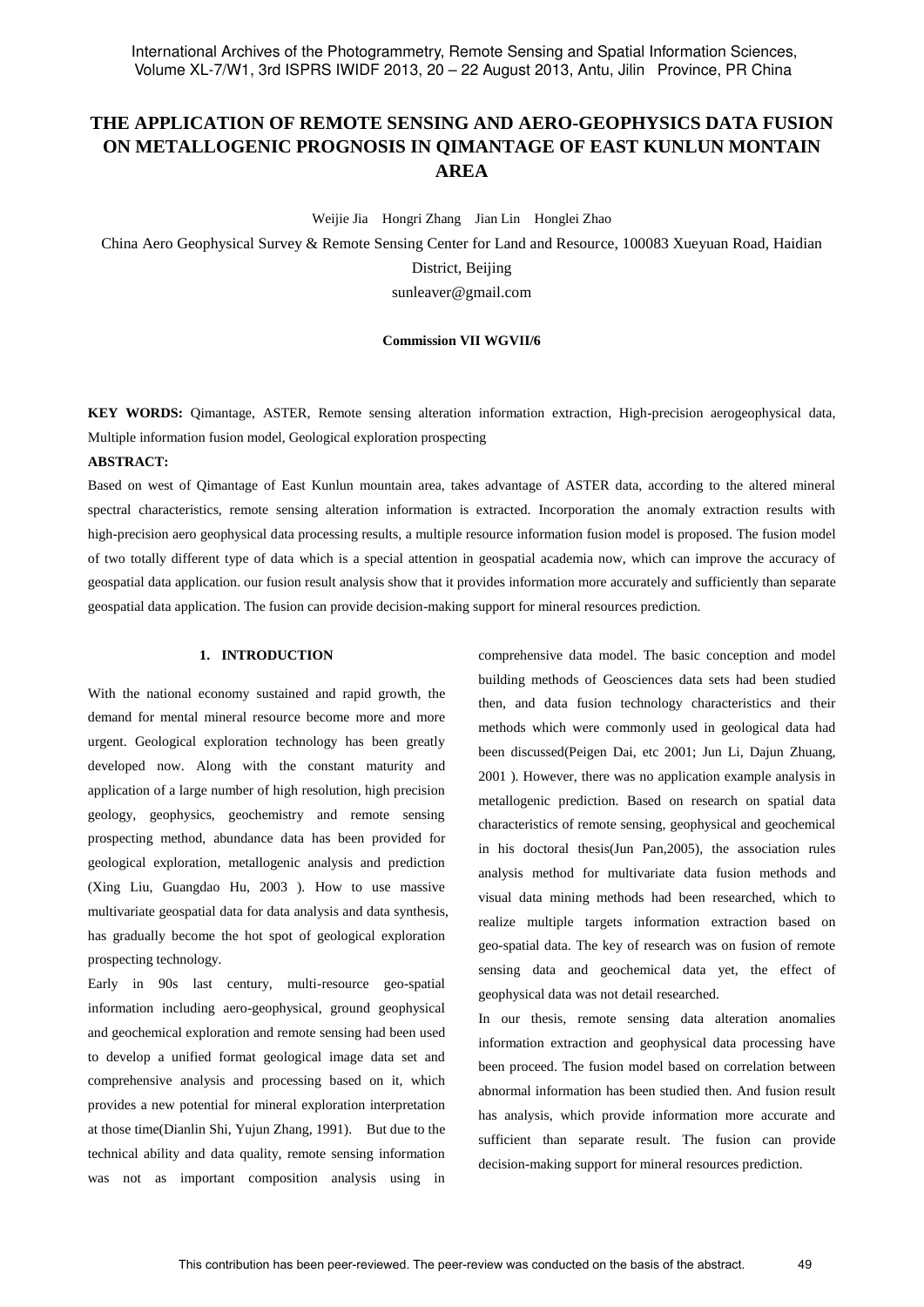# **2. MULTIPLE INFORMATION FUSION MODEL**

Based on comprehensive analysis research achievement in various of fields at home and abroad, data fusion can be defined as: under a certain criterion of analysis, integration, domination and application, make full using of multi-sensor observation data of different time and space, consistent explanation and description of object can be acquired, the corresponding decision and estimation can be realized in turn, which make the system gets more sufficient information than each other part(Yuanming Gong, etc,2001).

The purpose of metallogenic prognosis based on geological metallogenic regularity in research area, under the guidance of metallogenic theory, using technology of remote sensing, geophysical and geochemical exploration, to predict delineating metallogenic target and evaluate resources. For processing metallogenic prediction based on multiple resource information fusion technology, the spatial relationships and data model unity problem between different data sources should be solved at first time. In expression form, geo-spatial data can be divide into: vector structure data, which point, line, surface elements are used in the data set, and  $x$ ,  $y$  coordinates are used as location identifier, such as geographic data, geological data and some geophysical geochemical exploration data; raster structure data, which uses unit grid of rows and columns as target entity location symbols, and image grey value identity raster data value in the corresponding position, such as geography maps, geology maps and remote sensing images; and other experimental and description data.

The data fusion methods of remote sensing image, aero-geophysical survey data, remote sensing alteration extraction information and aero-geophysical processing data and how to use fusion results in metallogenic prognosis are mainly studied in this paper. Because of current relatively mature data fusion methods mostly used on high resolution and multispectral remote sensing images data fusion, therefore the principle of multi-resources remote sensing images fusion method is using for reference in our research of multiple geo-spatial data fusion.

First of all, ASTER remote sensing image and high-precision aeromagnetic data in study area are processing respectively. The alteration information is extracted using principal component analysis (PCA) method. Mineral alteration component is acquired, and the levels of alteration information are determined in grey level image.

The processing of gridding, reduced to the pole, filter and removed the earth background magnetic field are conducted on original measurement obtained high-precision aeromagnetic data. The color result turn into grayscale image finally. To step the result on the unity of the coordinate system and image registration. The geophysical prospecting and remote sensing extraction information are comprehensive then. Applying interpolation technology to obtain comprehensive results image the same pixel density as the ASTER image.

Because the correlation between ASTER2, ASTER3 and ASTER7 bands is not strong, and they can reflect the different spectrum characteristics of objects, thus the RGB combination of ASTER data adopts ASTER7, ASTER3 and ASTER2 bands(expressed as  $A_R$ ,  $A_G$ ,  $A_B$ ), to do IHS transform, the transform formula is:

$$
I = \frac{1}{3} (A_R + A_G + A_B)
$$
 (1)  

$$
G = \arctan \left[ \frac{2A_R - A_G - A_B}{\sqrt{3}(A_G - A_B)} \right] + C
$$

 $C = 0$ *when*  $A_G \ge A_B$  or  $\pi$ *when*  $A_G < A_B$  (2)

$$
S = \frac{\sqrt{6}}{3} \sqrt{A_R^2 + A_B^2 + A_G^2 - A_R A_B - A_B A_G - A_R A_G}
$$
 (3)

The brightness component(I) in hue(H), Saturation(s) and brightness component(I) is replaced by comprehensive results grayscale image. The inverse transformation of RGB to HIS is processing, then the final fused image is acquired( the work flow as shown in figure1).

# **3. DATA PROCESSING ANALYSIS**

#### **3.1 Remote sensing alteration extraction**

In the process of hydrothermal mineralization, a series of change of the composition, structure and construction produced by chemical reaction of wall rock near ores and hydrothermal fluid is called the wall rock alteration. Alteration minerals are the important prospecting marks. Alteration phenomenon can not only indentifies the ground ore body shape and location, but also indicates the existence of underground deposits. Using composition, distribution scope and intensity of the alteration rock, mineral species, occurrence location and enrichment strength can be predicted. Refers to the alteration of remote sensing alteration information is conductive to mineralization occurs within a region of space, the alteration of surrounding rock (belt) reflected on the remote sensing image contains all kinds of background spectrum information, which is integrated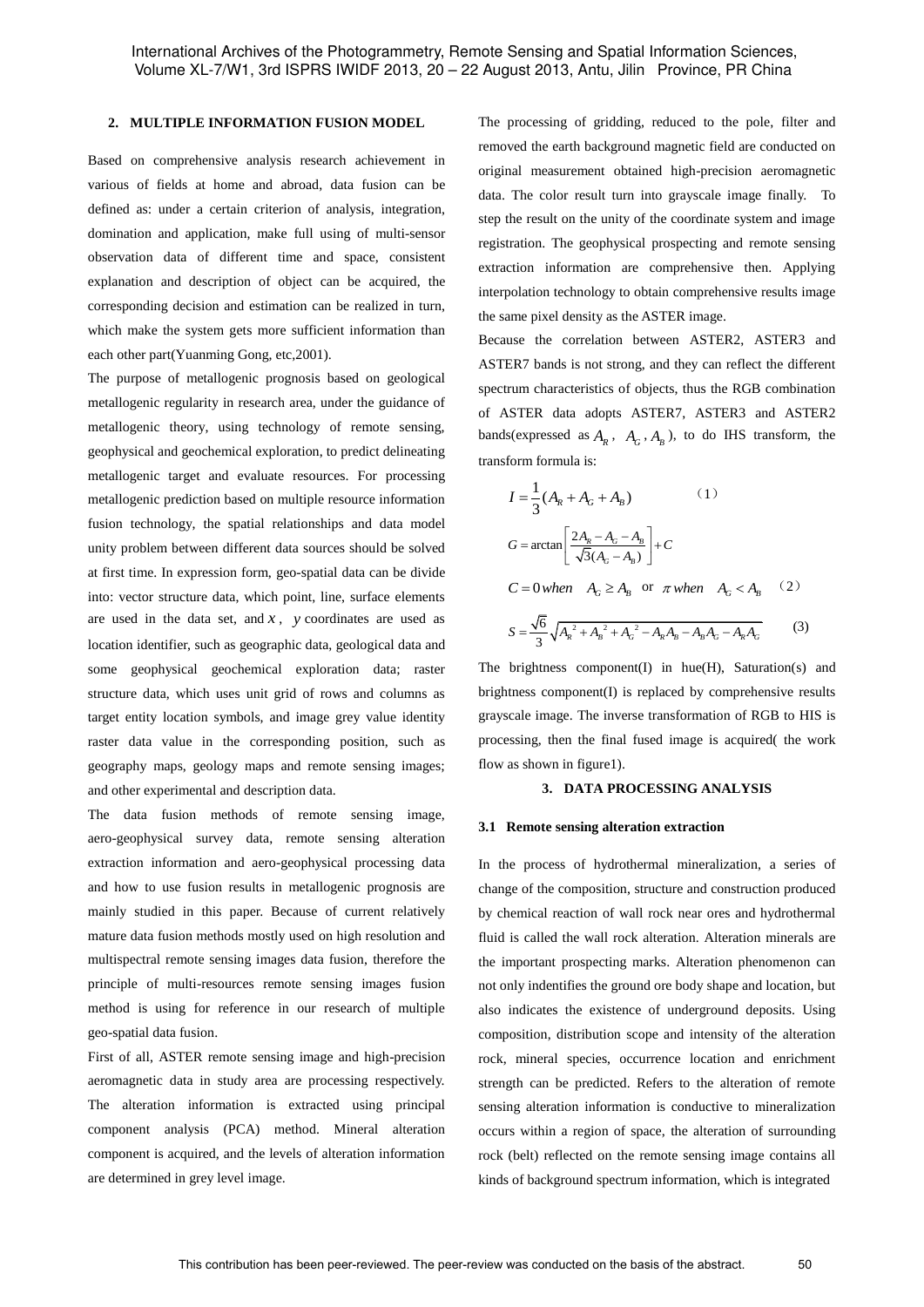# International Archives of the Photogrammetry, Remote Sensing and Spatial Information Sciences, Volume XL-7/W1, 3rd ISPRS IWIDF 2013, 20 – 22 August 2013, Antu, Jilin Province, PR China



figure1. the flow chart of data fusion

spectral information.

ASTER is multispectral observatory carried by earth observation system (TERRA) satellite launched in December 1999 by NASA. One of main purpose of its development is improving the efficiency of resource exploration. It with high spatial resolution (the resolution of visible- near infrared band is 15m), there are plenty of spectral channels. In short wavelength infrared, ASTER has six band in alteration spectrum band, which making identification of specific alteration mineral assemblage is easier. There are also five bands in the infrared area, making it to identify the lithology in research possible.

Principal component analysis (PCA) is current widely used mineral alteration information extraction method. The principle of PCA is using linear transformation to decorrelation. After transformation, the information duplication and redundancy are removed between principal component, and the weak alteration information is extracted. According to altered mineral spectrum feature, principal components transformation bands are selected. Analysis size and symbol of load factors of eigenvector after transformation, determine each spectral response contributions

of each band to mineralized alteration, the suitable principal components for mineral alteration extraction can be identified. The abnormal size can be graded.

According to the reflective spectrum characteristics of common minerals, refer to "De-interfered Anomalous Principal Component" extraction method( Yujun zhang, etc,2002). Current usually used band combinations are as follows: principal component analysis method of ASTER1,2,3,4 can be used to extract remote sensing iron anomaly information; principal component analysis method of ASTER1,3,4,5 can be used to extract carbonic acid root remote sensing anomaly information; principal component analysis method of ASTER1,3,4,8 can be used to extract hydroxyl remote sensing anomaly information.

# **4. APPLICATION EXAMPLE**

Study area is located in north rim of Qimantage of East Kunlun mountain, southeast margin of the Tarim basin. It belong to Paleozoic island arc belt on tectonic division, which has undergone multiphase and multistage geodynamic evolution, and has complex geological structure, rich in minerals. Formation magmatic rocks of study area is mainly controlled by two major tectonic system, which are ne-trending Arkin fault zone and nww-trending central Kunlun fault zone. The two regional deep faults across the district, constitute a complex tectonic framework, which have obvious effect on regional mineralization control. There are multiple mental points have been found in this area. Major alteration type is given priority to skarnized, there are also include silicification, carbonatization, chloritization and epidotization. As the study area belongs to the alpine region, peak elevation difference is very big, mostly area is uninhabited, geology exploration degree is low. Therefore, the using of method of remote sensing and geophysical prospecting technology can provide early technical support for geological exploration prospecting.

 Taking one view of ASTER image on Jun1, 2003 of Qimantage of East Kunlun mountain as example (figure 2). Using reflection data after pretreatment processing and interference removing, the combination of ASTER1,3,4,8 bands have been chosen for PCA transform. Analysis size and symbol of load factors of eigenvector after transformation, determine each spectral response contributions of each band to mineralized alteration, the suitable principal components for mineral alteration extraction can be identified. The greater of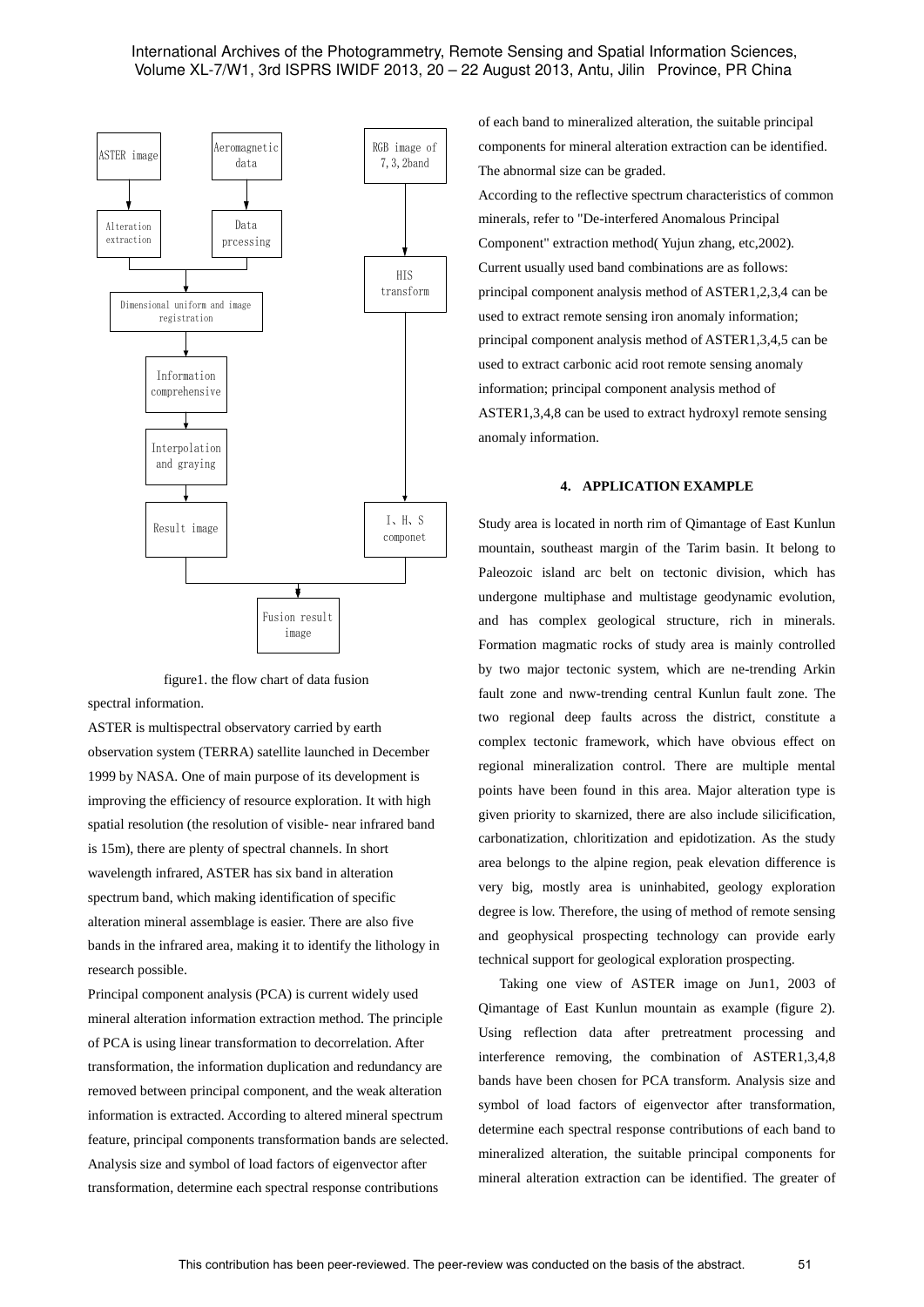International Archives of the Photogrammetry, Remote Sensing and Spatial Information Sciences, Volume XL-7/W1, 3rd ISPRS IWIDF 2013, 20 – 22 August 2013, Antu, Jilin Province, PR China

value of principle component, the greater of the chance of existence of alteration mineral (figure 3).



figure2. Remote sensing original image



figure3. Remote sensing alteration image The processing of gridding, reduced to the pole, filter and removed the earth background magnetic field are conducted on original measurement obtained high-precision aeromagnetic data. Aero-magnetic residual contour data is acquired finally. Using the transformation formulas to convert color image to gray image (figure 4). After dimension uniformed and registration, it integrate with mineral alteration information. After HIS transform of RGB image combine with ASTER 7,3,2 Bands, using integrated grayscale image which including mineral alteration information and aero-magnetic residual data as brightness component, the HIS inverse transform would be done, which acquire finally fusion images (figure.5) The result fusion image retains the original color and texture information of remote sensing image, which can be undertook topography, lithology, fracture and structure interpretation, at same time contains the mineral alteration information and aero-magnetic contour information, which can infer the mental metallogenic belt and the possible existence of concealed orebody.



figure.4 Aero-magnetic residual contour



figure.5 fusion image **5. CONCLUSION**

As show in experimental results, the fusion of remote sensing and geophysical information can provide reliable discriminate basis for metallogenic rock, fracture, regional tectonic and latent ore, and intuitive reflect the target information in image. However, Because there is large difference between two kinds of data in acquisition principle, imaging methods and expression connotation, the correlation between them still need further research. Putting forward more accurate and intuitive data model and promoting technology practically use will be the following objective of our research.

# **References**

Dianlin Shi, Yujun Zhang, 1991, Multivariate geological comprehensive images processing method in the application of the mineral resources prediction. *The computer application study on geology science*, pp. 127-134.

Jun Li, Dafang Zhuang, 2001, Theories and system of geo-spatial data integration. *Advances in Earth Science*, 20(2), pp. 137-144.